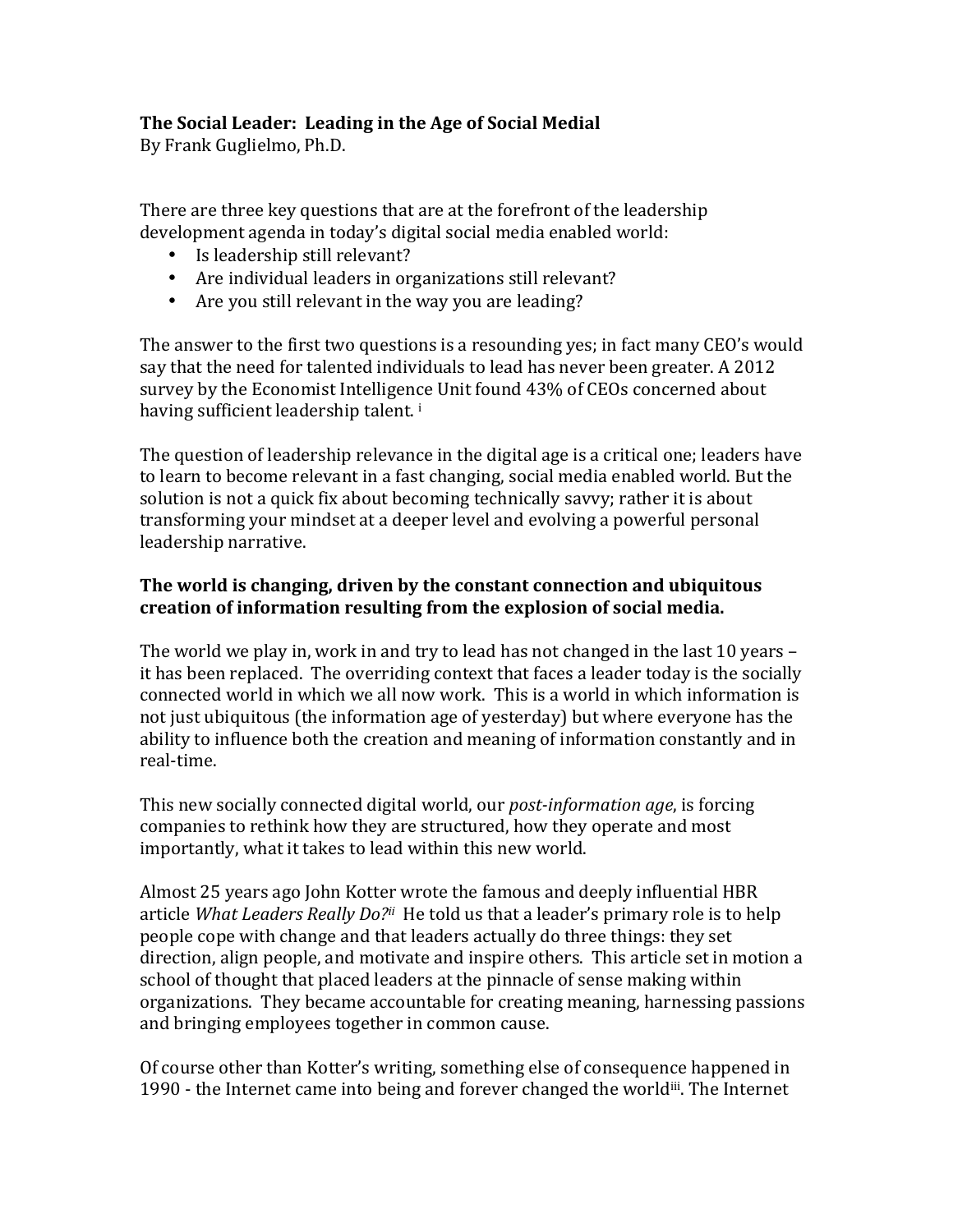gave birth to the information age, and the so-called knowledge era. For the first time everyone had access to huge amounts of information through the internet and knowledge was fast turning into a commodity. Possessing information no longer had a premium, dealing the first blow to hierarchies that were sustained by the notion that those who led knew more.

The information age quickly gave way to the age of Social Media, a post-information age where *information* – facts and data plus a point of view – is now created continually, communally and simultaneous by many people who are joined by passion around a topic rather than geographical or organizational allegiance. From merely being consumers of information, we turned into producers as well, which dealt the second blow to the neat and tidy world of hierarchy. This new reality is moving the underlying model of our organizations away from "hierarchies" toward flatter, highly networked "communities".

In this world of "community-based" organizations, where the meaning of facts is the province of a digitally connected community rather than a single leader, are you leading in a relevant way? The role of leadership as the linchpin of helping an organization cope with change and uncertainty has perhaps never been truer. *How* a leader delivers on this role in a massively connected world where employees have access not only to facts and data but to everyone's viewpoint has changed significantly. 

### Leadership in this new "post-information age" world requires a shift in focus from being a "General" to being a "Mayor",

In traditional organizations the successful leader was a *general*. In post-information age organizations the successful leader will be a *mayor*. Mayors have constituents whom they know and influence rather than troops who they command based on authority. These are the new realities of leading in a business that operates in a world driven by digital social connections - what we call **Social Leadership**.

The differences between a general and a mayor are immediately obvious. Generals have troops; mayors have constituents. Generals are known by their troops; mayors know their constituents. Generals command based on their position in the hierarchy, which they achieved independent of the wishes of their troops. Mayors govern from their position in the community, which they achieve with the consent of their constituents.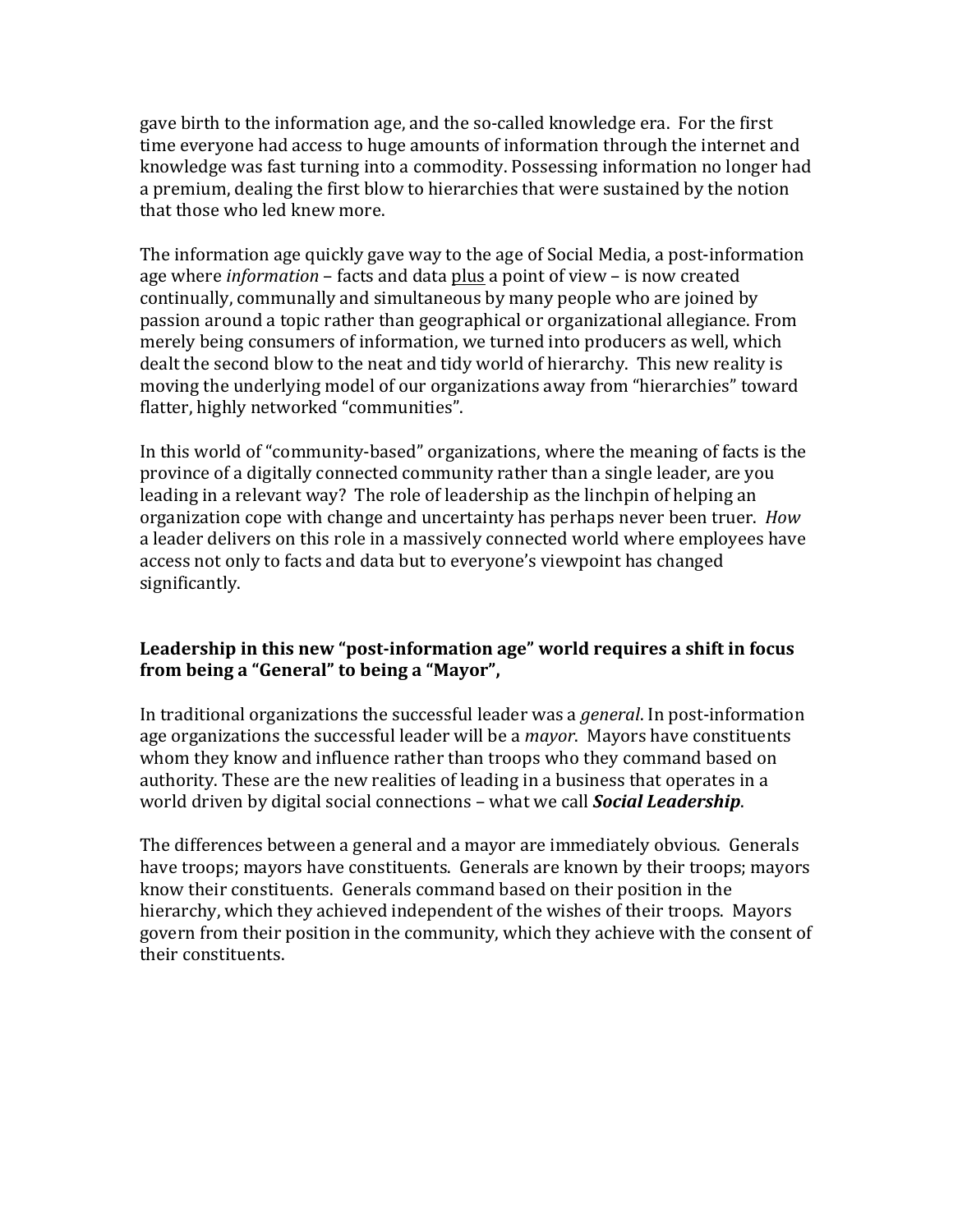

- The leader was: ٠
	- A General directing the troops  $\Box$
	- □ Setting strategy & building organizational alignment
	- Directing execution and  $\Box$ continuous improvement

"Community-Based" Organization



- The leader is:
	- A Mayor addressing the needs of  $\Box$ constituencies
	- inspiring common purpose
	- **BET** Harnessing passion and innovation

Constituents versus troops, knowing versus being known, governing versus commanding, consent based influence versus positional authority, these are the new realities of leading within a community based business. But how do leaders succeed within these new realities?

Increasingly, the answer is not a set pattern of behavior, or a "fit the mold" approach. Rather success as a leader is based on authenticity - an individual focusing on the productive capabilities that are naturally a part of who they are.



- Focus on "what the leader does"
	- a Identify the "right" behaviors
	- Teach leaders these behaviors
	- Reinforce these behaviors through rewards and feedback

**Be Authentic** 



- Focus on "what the leader is capable of" u Understand "who" the leader is
	- Grow the productive aspects of the leader
	- Reinforce continuous adaptive changes in behavior through rewards and feedback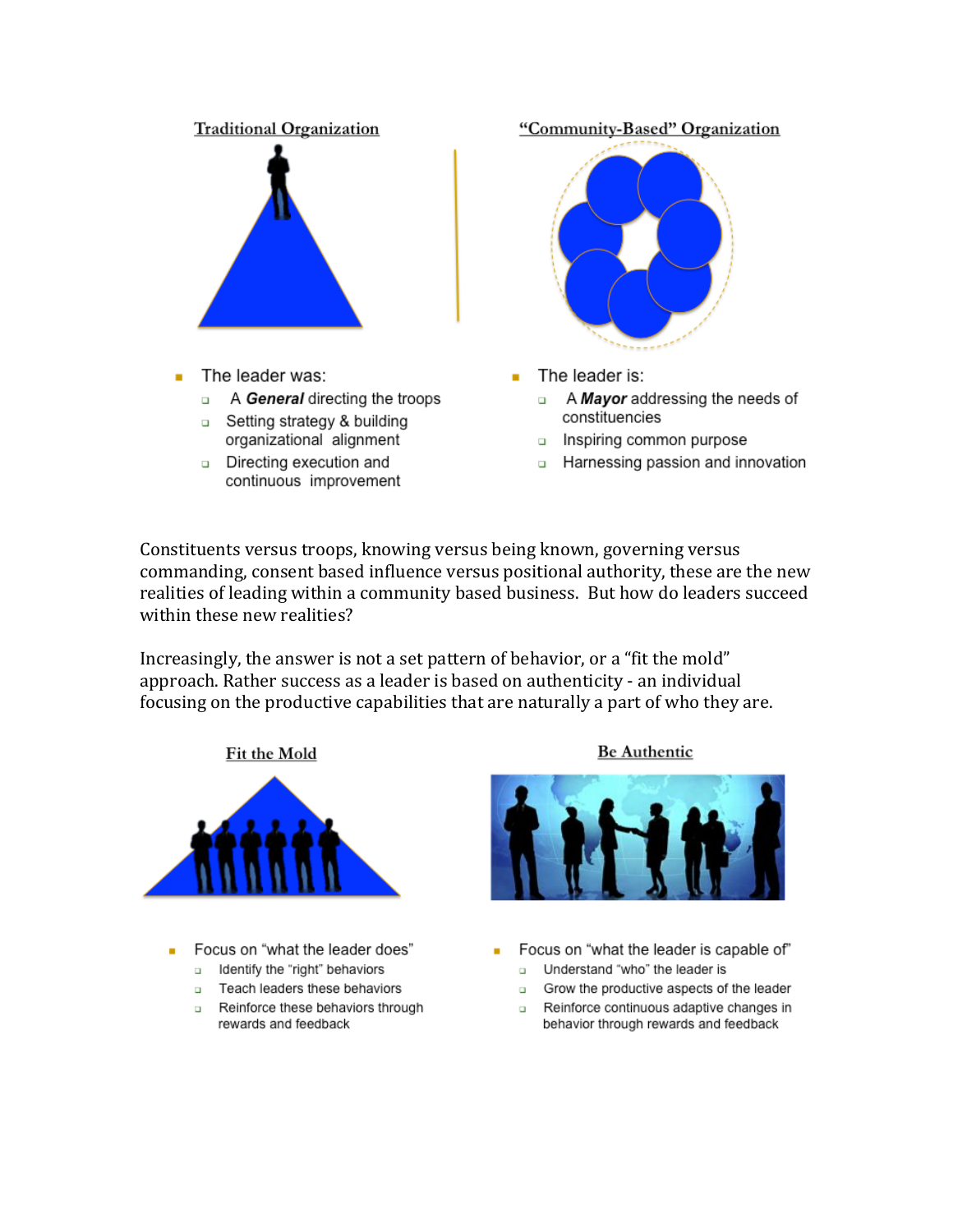The conversations a leader has, the actions she takes and the behaviors he exhibits cannot be artificial – an attempt to mimic a standard that is set by an organization independent of the individual. These conversations, actions and behaviors all need to be authentically part of the individual's leadership style. This still leaves the critical question, "what should a successful leader focus their attention to be successful in this new world?"

### We each need to identify and grow our own unique approach to addressing the leadership imperatives of shifting from leading as a general to leading as a **mayor.**

At the Social Leader Network, we have found that there are five imperatives for success as a leader when making the shift from general to mayor:

- Conveying your values
- Proactively influencing the world around you
- Relating to others
- Taking in new information and adjusting your perspective
- Adjusting your approach for different audiences

In our forthcoming book, **The Social Leader**, Sudhanshu Palsule and I discuss what we call the five Tenets of Social Leadership. These tenets are a lens through which to understand the productive, and non-productive, aspects of a leader. They address the five imperatives of leading as a mayor. These Tenets are outlined below.

# **Tenets of Social Leadership**

The five tenets to focus on to become a successful Social Leader are:

- **Personal drivers:** Those aspects of ourselves that motivate us and are the origin of our behavior: our needs for affiliation, achievement and power
	- Achievement the personal desire to win, to succeed
	- Affiliation the preference for working with others and growing attachments
	- Power willingness to accomplish objectives though others, comfort with responsibility
- Mindfulness & Personal Agency: being present and experiencing events as they are; being aware of one's own behavior and its' impact on others; believing that one is in control of one's own actions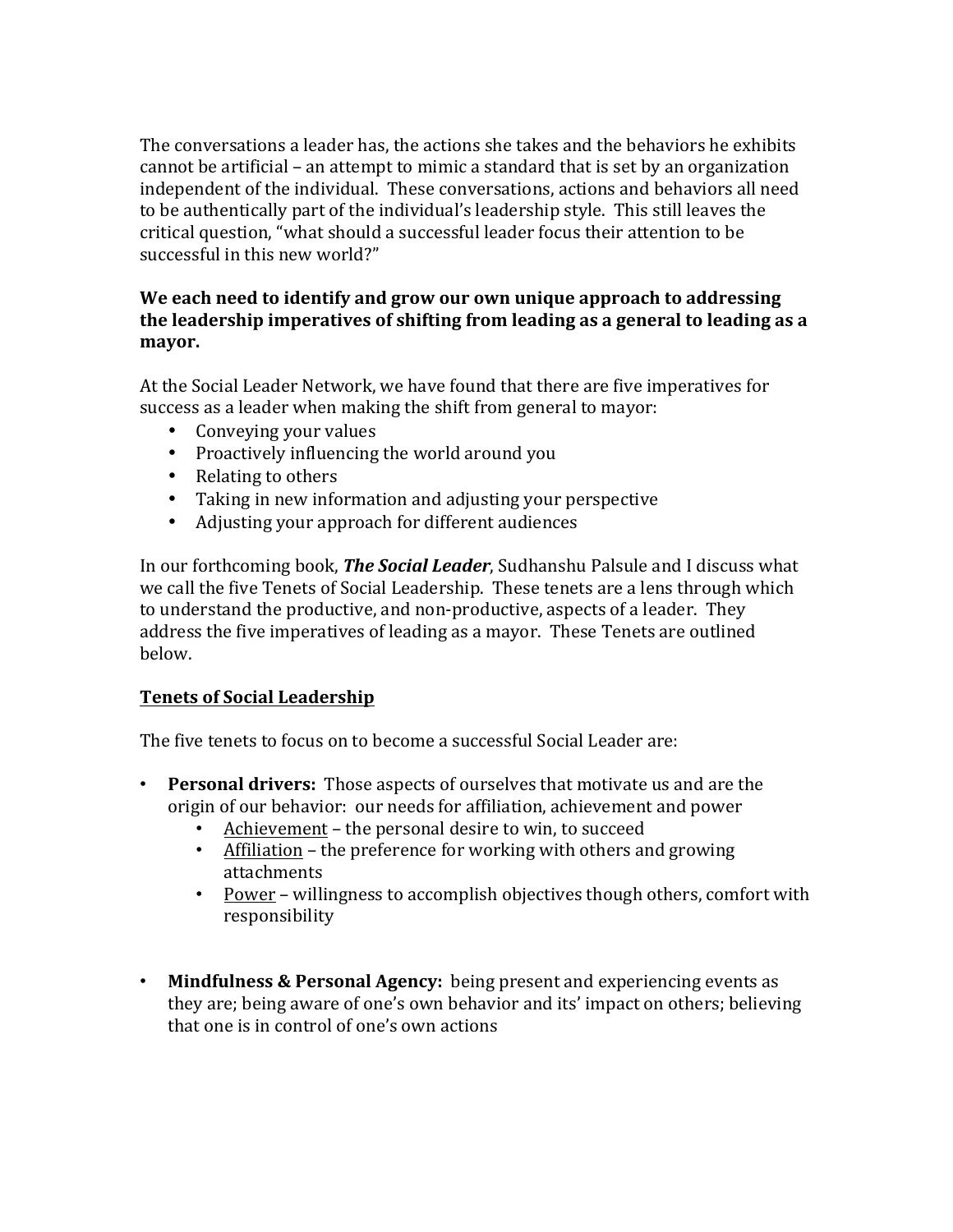- **Openness to learning, growth and ambiguity:** Thriving and learning from situations that are complex, novel and ambiguous. Remaining willing to take in new information and to handle changing situations
- **Credibility and Equity:** Engender in others a belief in our credibility; building personal trust in a relationship. The consistency, reliability and authenticity with which we are perceived by others which in turn determines their acceptance and understanding of our behavior
- **Social Scalability:** Adjusting the scale on which we lead; our ability to successfully influence and set agendas when working with individuals, teams and entire organizations.

The five Tenets of Social Leadership interact in a dynamic way to create an individual's Personal Narrative. A Personal Narrative is the thematic story describing an individual that 1) the individual believes about himself or herself; and 2) that others believe about that person. The Tenets of Social Leadership provide a framework for looking at these themes within a leader's unique Personal Narrative.

We all uniquely hold conversations, take actions and exhibit behaviors that contribute to being productive within these five Tenets and, at times, nonproductive. Growing as a Social Leader really involves looking at our unique approach to leading  $-$  our Personal Narrative  $-$  though the lens of the Tenets of Social Leadership and focusing on increasing and expanding the conversations, actions and behaviors that are productive.

### **The Tenets of Social Leadership provide a lens to help guide your growth as a Social Leader.**

The world in which we seek to be leaders has not changed; it has been replaced. We are living and working in new world where every employee has access to data and opportunity to contribute to creating meaning and a point of view. What was once the sole purview of the leader is now widespread  $-$  driving a shift to flatter, networked, "community-based" organizations. This in turn is creating imperatives for leaders and requires leaders to consider themselves more as mayors than generals – focusing on harnessing the passions, creative and momentum of their constituents.

Finding our unique, authentic path to being successful as Social Leader involves three critical things:

• Honestly understanding when we are productive and not productive as a leader;